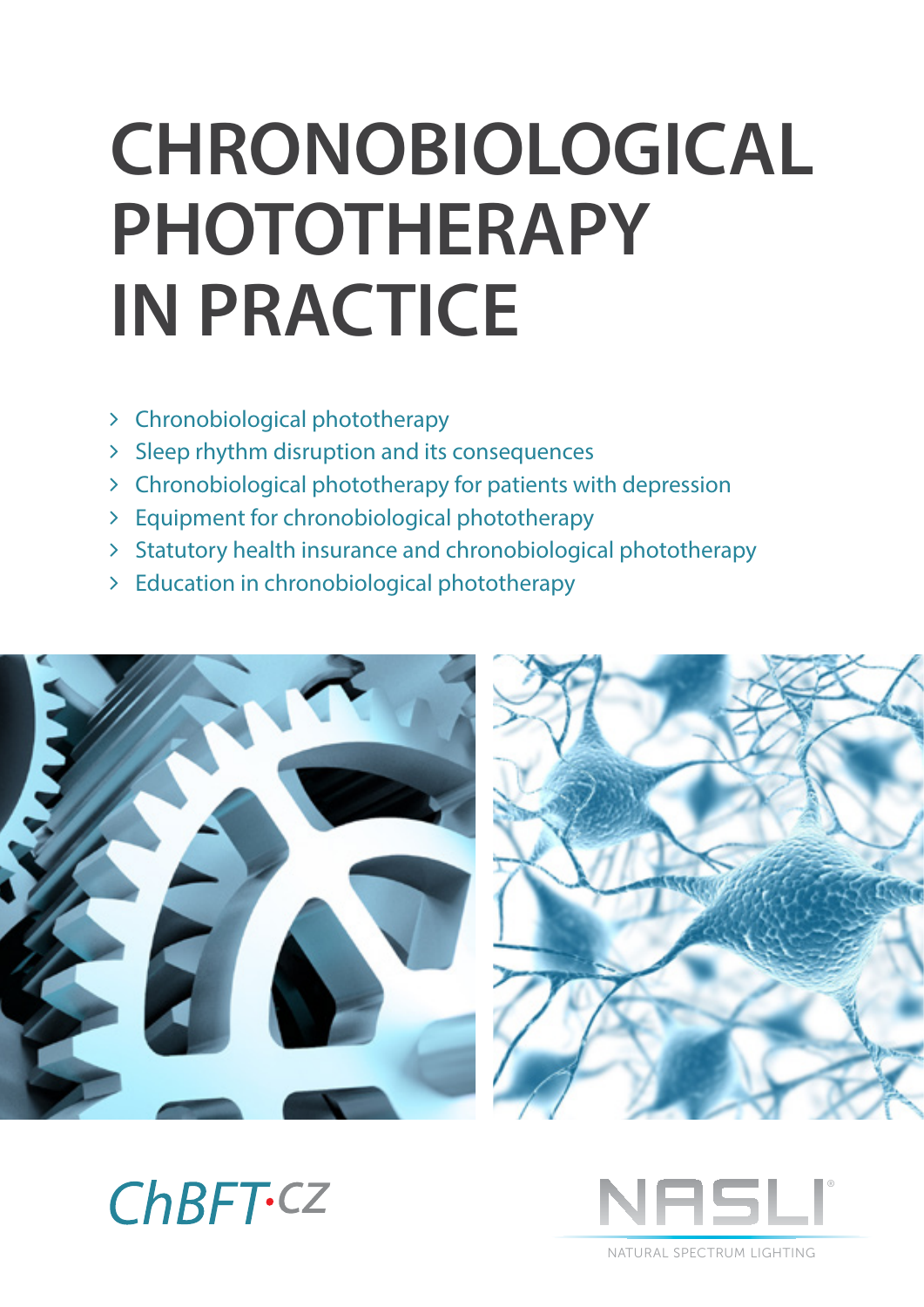# INTRODUCTION TO CHRONOBIOLOGY AND ZEITGEBERS



*Daylight intensity and circadian rhythm of selected quantities in a healthy human.*

**Chronobiology** – a field of biology that studies temporal (often cyclic) phenomena in living organisms.

**Biorhythm** – an endogenous cycle of changes of state, quantity, quality or behaviour of an organism. Daily, monthly and annual rhythms are well known. Daily rhythms include sleep/wake cycle, rhythmical changes in body temperature, blood pressure, heart rate or level variations of melatonin and cortisol.

**Circadian rhythm** – a biorhythm of approximately 24 hour period, synchronized (by zeitgebers) to 24-hour rhythm.

**Photosensitive ganglion cells** (ipRGCs) – are about 2 % of retina neurons which contain melanopsin, a (novel) photo pigment most sensitive to blue component of light. These cells signalize illumination level to autonomous nervous system and contribute to pupillary reflex. Discovered 2002 and confirmed 2007.

**Suprachiasmatic nuclei** (SCN) – are two clusters of about 20,000 each, located in hypothalamus above the crossing of optic nerves. SCN harbour central body clock, a gene oscillator of the organism. Organ clock are synchronized from this master clock. SCN control synthesis of melatonin in pineal gland or synthesis of cortisol in adrenal cortex via various brain centres.

**Entrainment** – is a period adjustment of a free-running biological oscillator from an environmental oscillator. Circadian rhythm is synchronized by daylight and darkness changes due to Earth rotation.

**Zeitgeber** – (synchronizer, timer) – is a stimulus for entrainment of the circadian rhythm in SCN. Primary and strongest zeitgeber is light.

**Non-image forming effects of light** – entrainment and phase shift of circadian rhythm, melatonin suppression starting from certain illumination level.

**DLMO** – (Dim Light Melatonin Onset) – a point of rapid increase of melatonin blood level, the best known marker of circadian phase.

Chronobiological Phototherapy in Practice

© Dipl. Ing. Antonín Fuksa et al., 2015 © Blue step spol. s r.o., Prague, 2015 Translated from Czech original 1st edition, November 2015

$$
\sum_{i=1}^{n} \frac{1}{i}
$$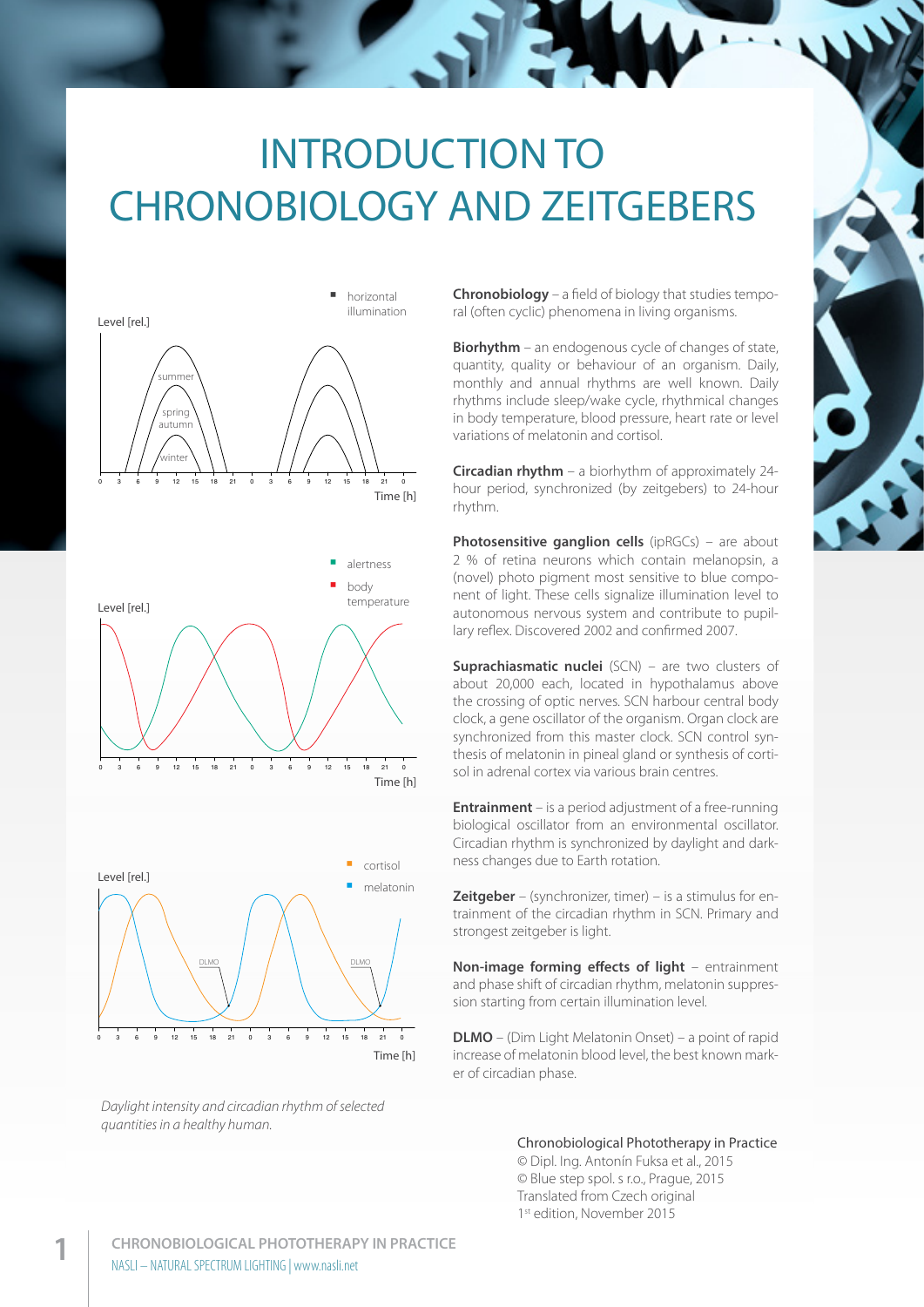# CHRONOBIOLOGICAL PHOTOTHERAPY

**Phototherapy as a method of chronobiological therapy** features properly timed incidence of light of suitable intensity and spectrum to human to remedy depression or to adjust sleep/wake cycle. ChBFT is an abbreviation of Chronobiological Phototherapy in Czech.

ChBFT is suitable therapy for depressions, not only seasonal affective disorder (SAD), but also general non-seasonal depressive disorder and bipolar disorder. ChBFT has rapid onset and short-term duration so pharmacotherapy must be used to stabilize the melioration. ChBFT is evidence-based and well documented by many studies in top medical journals. It is no alternative medicine.

The discovery of circadian rhythm, intrinsically photosensitive retinal ganglion cells, central gene clock in SCN support the therapeutic use of light with anatomical and physiological evidence.

Heliotherapy, treatment with sunlight, is know from ancient times: Hippocrates, Galen, Avicenna or Paracelsus recommend sunlight to treat lethargics. Visible light has, with some exceptions, been considered therapeutically useless for a long time. These exceptions include laser applications, phototherapy of icterus neonatorum, photodynamic therapy or Finsen's discovery of treatment of lupus vulgaris using radiation on the border of UV and visible spectrum.

Natural daylight, night darkness and their daily regular dynamic interchange are the strongest stimuli for setting the master clock of the organism.

The amount of daylight available to hospitalized patients highly depends on building blueprint, orientation of the room and season of the year. Artificial lighting may not be strong enough to supplement the missing luminous stimulus for the central clock. Step by step, this deficiency of light may eventually lead to disruption of patient's daily rhythm. Chronobiological phototherapy can restore this rhythm.

**Light is the strongest zeitgeber – a stimulus for adjusting the master clock in SCN.**

### Other zeitgeber examples:

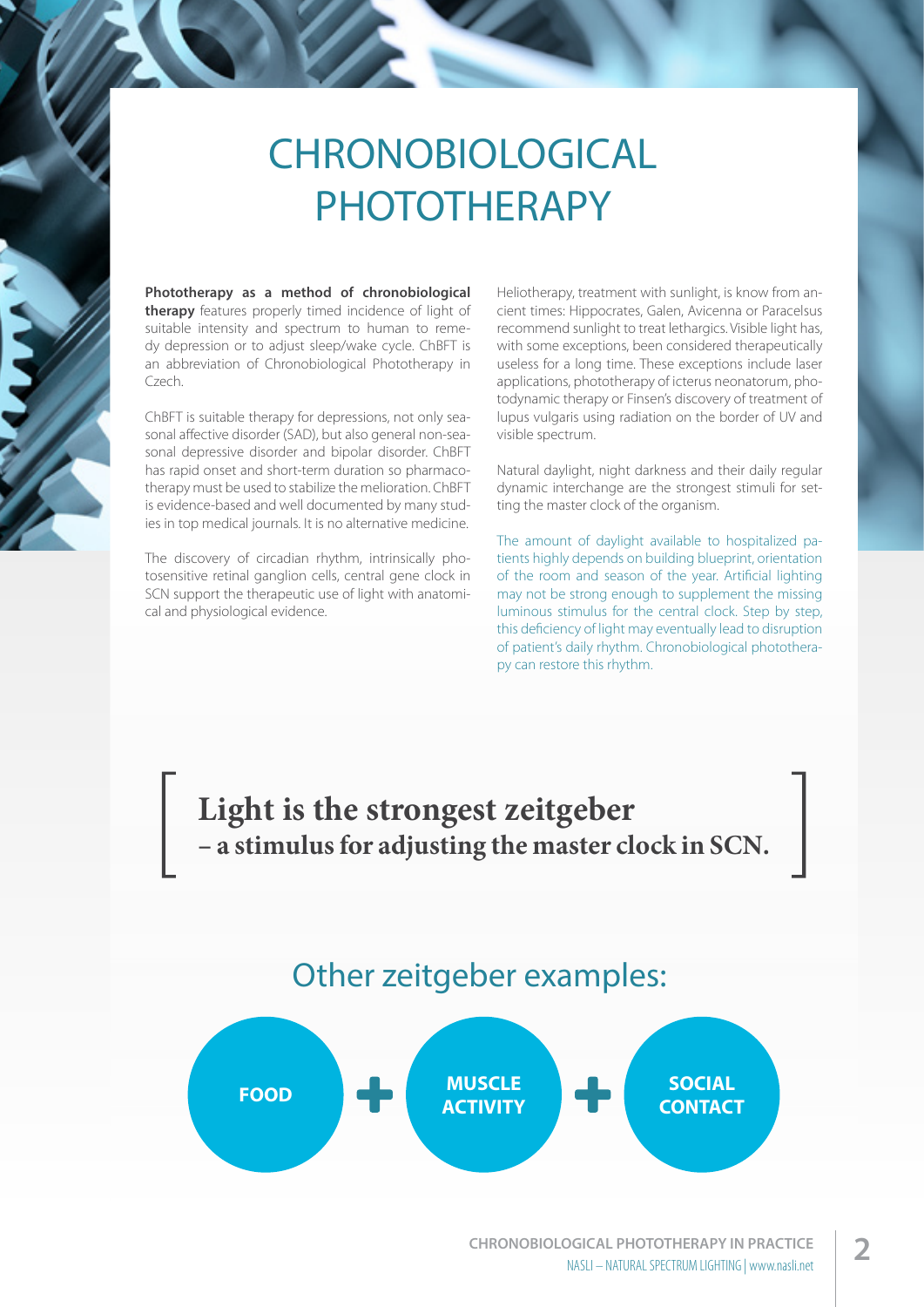# SLEEP RHYTHM DISRUPTION AND ITS CONSEQUENCES

#### **Emotional**

### **Cognitive**

depression mood fluctuations exhaustion increased irritability stress frustration, anger increased impulsivity mania and risk-taking behaviour alcohol and substance use and abus

reduced attention and concentration reduced memory decreased executive functioning reduced ability to multi task

#### **Somatic**

drowsiness, micro sleep bodily sensation of pain and being chilled cardiovascular disease risk of cancer metabolic problems reduced immunity to disease and viral infection risk of diabetes II

**Sleep rhythm disruption accompanies majority of psychiatric disorders.**

First law of chronobiology

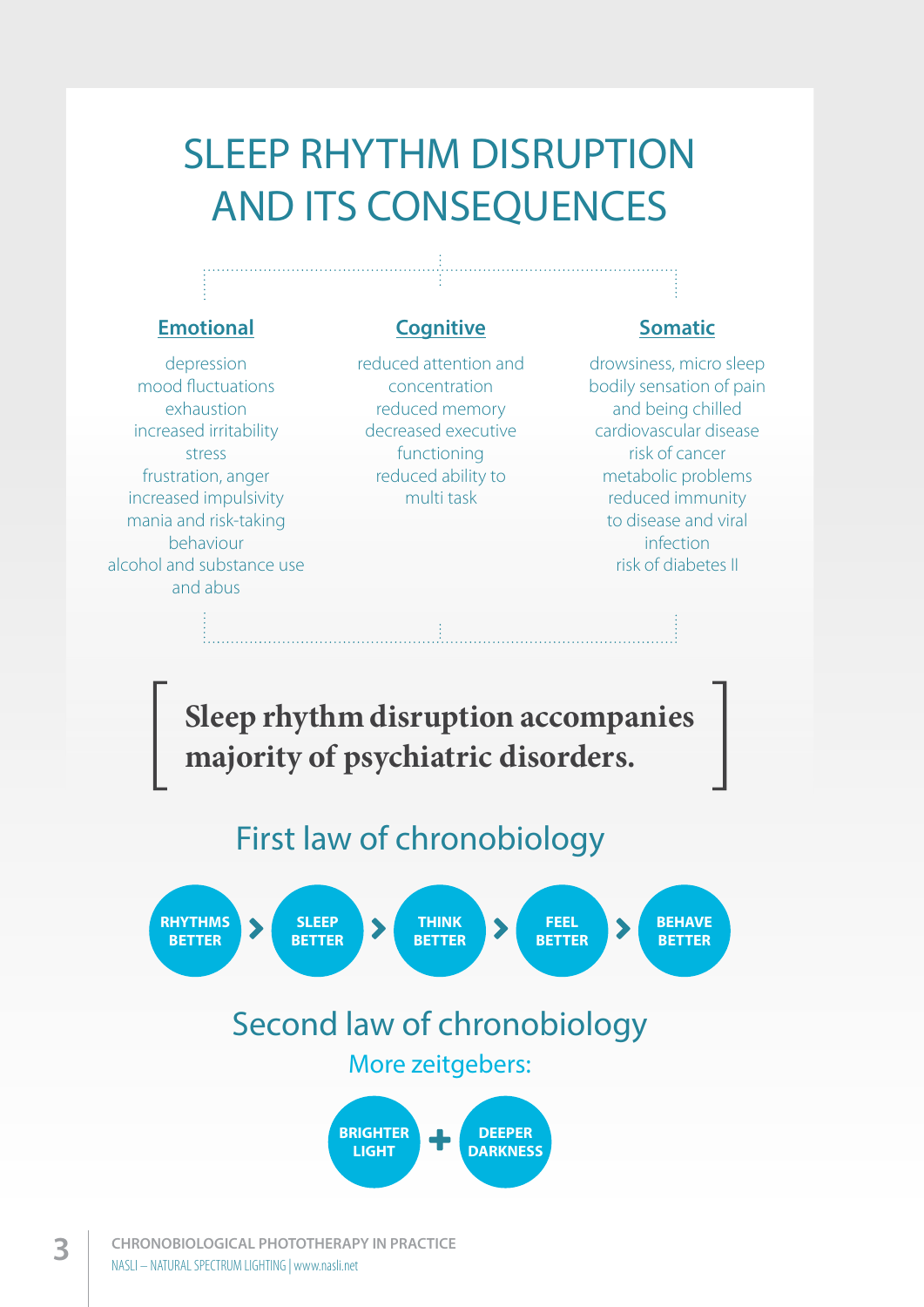# CHRONOBIOLOGICAL PHOTOTHERAPY FOR PATIENTS WITH DEPRESSION

#### Methods of chronobiological phototherapy are:

- > BRIGHT LIGHT THERAPY (BLT)
- > DAWN [AND DUSK] SIMULATION THERAPY (DDS)
- > DARK THERAPY
- WAKE THERAPY + BRIGHT LIGHT (WT + BLT)

With 50 to 66 % of responding patients, ChBFT is a relatively successful therapy for different types of depressions. ChBFT has rapid onset, typically the first day. Within 5 to 7 days it is clear if the patient does not react. Pharmacotherapy (onset in weeks) is used to stabilize the rapid melioration achieved by ChBFT. Sole phototherapy without medication is however long-term efficient only for a minority of patients with general depression.

SSRI medication has comparable results in SAD treatment as bright light therapy and some patients suffice with regular home-BLT.

Excellent results are provided by a combination of Sleep Deprivation (SD) therapy, bright light therapy and lithium medication. Responding patients get better in a few days and relapses are rare.

*Indications:* Seasonal affective disorder (SAD), general depression, depressive phase of bipolar disorder. Adjuvant treatment for schizophrenia, schizoaffective disorders and dementia, including Alzheimer dementia.

*Contra-indications:* Retinal dystrophy, macular degeneration. Relative: manic phase of bipolar disorder if the patient does not use mood stabilizer.

*Side effects:* Conjunctiva irritation, nausea, cephalalgia.

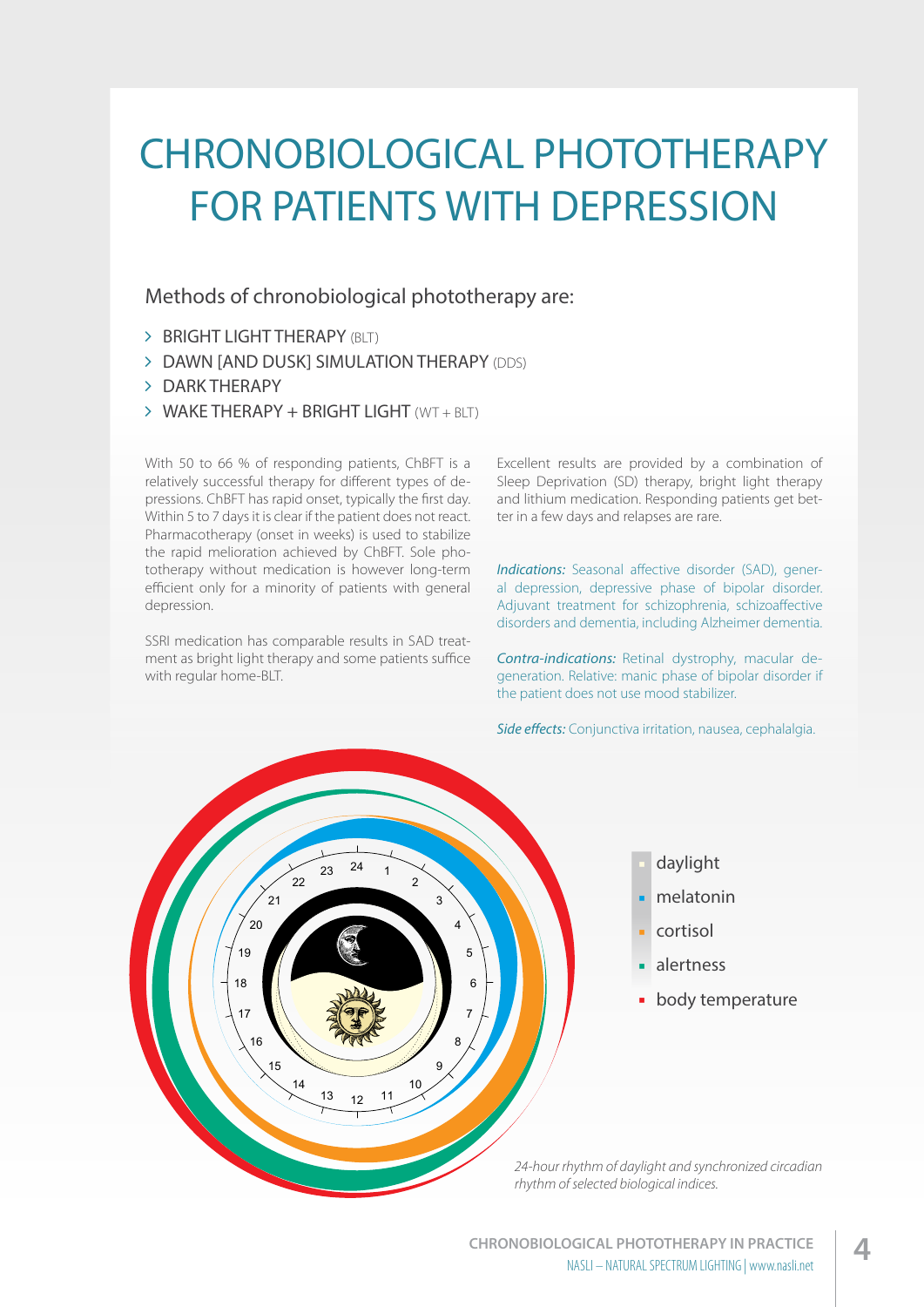# EQUIPMENT FOR CHRONOBIOLOGICAL PHOTOTHERAPY

### Phototherapeutic luminaires NASLI SunSun

#### NASLI SunSun are portable luminaires for placement on a table.

Use: for ~20 minute exposure, manual operation Illumination: 10000 lx at  $\sim$  0.2 / 0.3 m from the luminaire Power: 72 and 110 W Chromatic temperature:  $T_c$  6500 K

**Colour rendering index:**  $R_a$  93, Circadian index  $A_c$  93 **Dimensions:**  $52 \times 32$  and  $64 \times 35$  cm

| Code | Model                  | Lamp                   |  |
|------|------------------------|------------------------|--|
| 0227 | SunSun $2 \times 36$ W | $2 \times 36 W / 2G11$ |  |
| 0228 | SunSun $2 \times 55$ W | $2 \times 55 W / 2G11$ |  |



### Dimmable phototherapeutic luminaires NASLI MedicoSun®

#### NASLI MedicoSun are stationary luminaires for suspension under ceiling.

Use: both short-term and all-day-long phototherapy with manual or automatic dimming.

Illumination of the head side of the patient bed is 3000–4000 lx with luminaires suspended at 250 cm. Various models with 4 or 6 lamps are available, T5 of power 49, 54 or 80 W including models with dimming and remote control.

Power: from 196 to 480 W Chromatic temperature: T<sub>c</sub> 6000 K, Colour rendering index:  $R_a$ , 93, Circadian index  $A_c$ , 90. Dimensions:  $43 \times 128$  to  $68 \times 158$  cm.

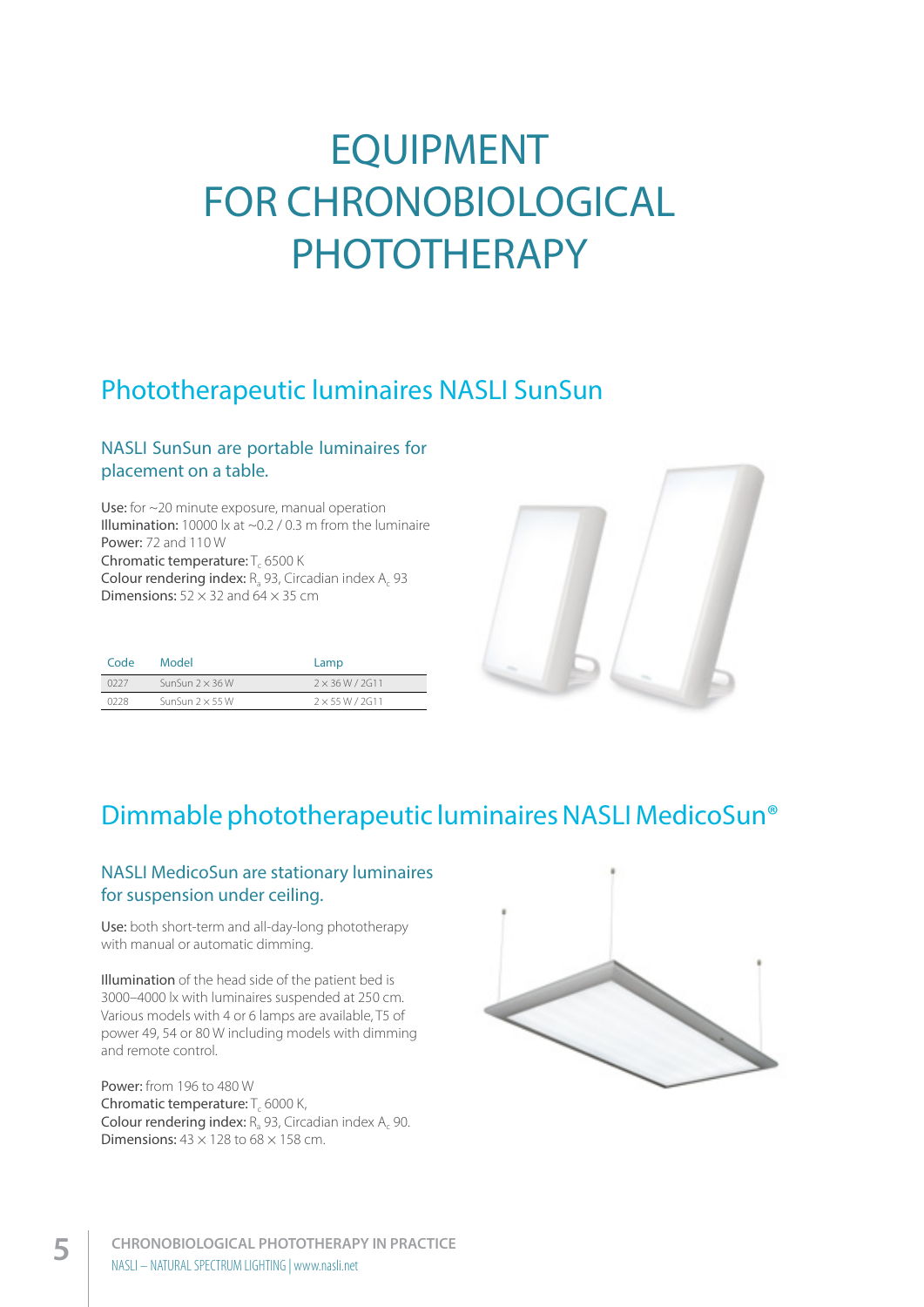### Intelligent phototherapeutic luminaire NASLI ADS

#### NASLI ADS2 is a powerful transportable luminaire for phototherapy on patient's bed.

Illumination is 0 to 2000 lx at the level of patient eyes. Smooth automatic control of illumination and tone of light according to time plan. Power: max. 240 W Chromatic temperature: T<sub>c</sub> 1800 K to 6500 K Colour rendering index:  $R_a$  90 to 95, Circadian index: A<sub>c</sub> 17 to 95. Dimensions: Height 235 cm (transport 185 cm), base  $70 \times 90$  cm.

Autonomous mode: simple control using a remote controller – easily set parameters like wake-up or lights-out time.

Research mode: instructions for illumination control are read from an interchangeable SD memory card. The control file is tailored in a special PC application.

#### Use:

- Dawn simulation (1a)
- > Bright light therapy (2)
- > Light during the day (1)
- > Dusk simulation (1b)
- Combination with sleep deprivation (3)
- > Special schedule on an SD card (4)



| ---- | 111221       | $-$ u $+$                      |
|------|--------------|--------------------------------|
|      | 0257 ADS2max | $10 \times 24$ W T5 / G5 + LED |
|      |              |                                |



*The parameter U may be set depending to daylight availability to save energy.*



**Under development:** A standalone module for automatic time control of dimmable luminaires (MedicoSun) over the DALI bus, according to a schedule on an SD card.

**Conformity:** The luminaires are tested to comply with standards for safety (LVD) and electromagnetic compatibility (EMC) of luminaires. According to Czech Ministry of Health, the luminaires are not classified as medical devices (MDD).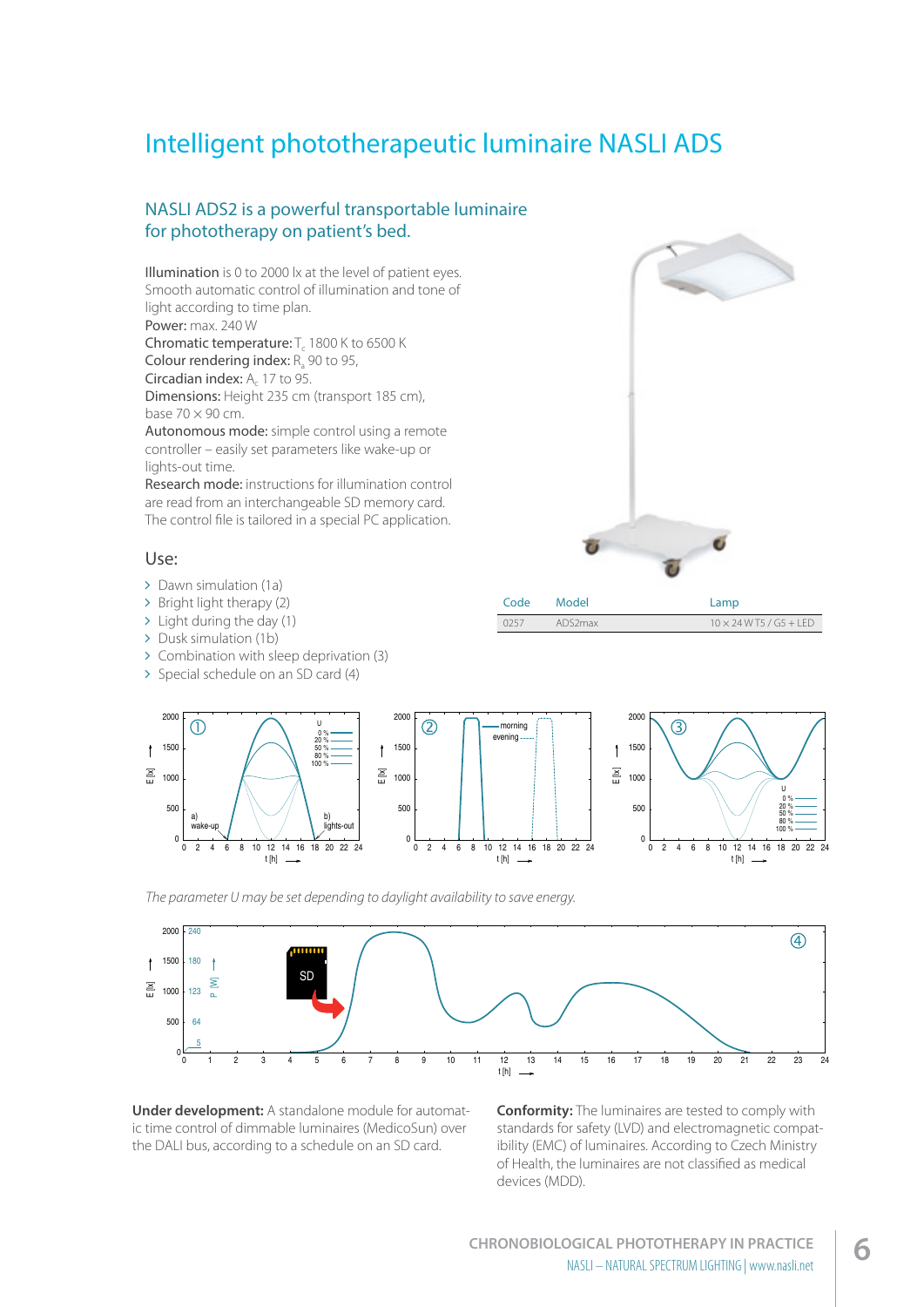# STATUTORY HEALTH INSURANCE AND CHRONOBIOLOGICAL PHOTOTHERAPY



Page 4130 **Collection of Laws No. 326** / 2014 Item 129

**326**

**PUBLIC NOTICE**

from 17th December 2014 **Change of Public notice of Ministry of Health No. 134/1998 Coll., List of health care services with their point values.**

Item 129 Collection of Laws No. **326** / 2014 Page 4149

after a service no. 35113, a service no. 35115 is inserted: 40. In Appendix in Chapter 305 – Psychiatry, 40. In Appendix in Chapter 305 – Psychiatry,

| "35115 | <b>CHRONOBIOLOGICAL THERAPY</b>                                                                                       |                                                                       |  |                |                |      |  |  |
|--------|-----------------------------------------------------------------------------------------------------------------------|-----------------------------------------------------------------------|--|----------------|----------------|------|--|--|
|        | Methods of chronobiological therapy are phototherapy, sleep deprivation<br>and controlled shifts of sleep/wake cycle. |                                                                       |  |                |                |      |  |  |
|        |                                                                                                                       |                                                                       |  |                |                |      |  |  |
|        | Category                                                                                                              | P                                                                     |  | Carrier        | <b>INDX</b>    | Time |  |  |
|        | OF                                                                                                                    | $6/1$ day                                                             |  | S <sub>1</sub> |                | 30   |  |  |
|        | <b>OM</b>                                                                                                             | $SH$ - only on<br>a specialized<br>facility during<br>hospitalization |  |                |                |      |  |  |
|        |                                                                                                                       |                                                                       |  |                |                |      |  |  |
|        | Service time                                                                                                          | 60                                                                    |  | <b>ZUM</b>     | n <sub>O</sub> |      |  |  |
|        | Points                                                                                                                | 44                                                                    |  | <b>ZULP</b>    | no".           |      |  |  |

The treatment may only be provided during hospitalization of the patient on a specialized psychiatric facility, e competent on personal level and suitably equipped on comp a technical level. and controlled shifts of sleeping  $\alpha$ 

Personal competence to provide chronobiological treatment is achieved by undertaking accredited med-<br>ical courses ical courses.

Technical eligibility is supported by a document of ownership or rent of phototherapeutic luminaires, properly and suitably equipped on certified and accompanied with EC declaration of con-<br>formits formity.

rovide chronobiological One of the first steps for coverage of these services from ertaking accredited med-<br>Statutory Health Insurance is an application for extension of negotiated services to an involved Health Insurance Provider.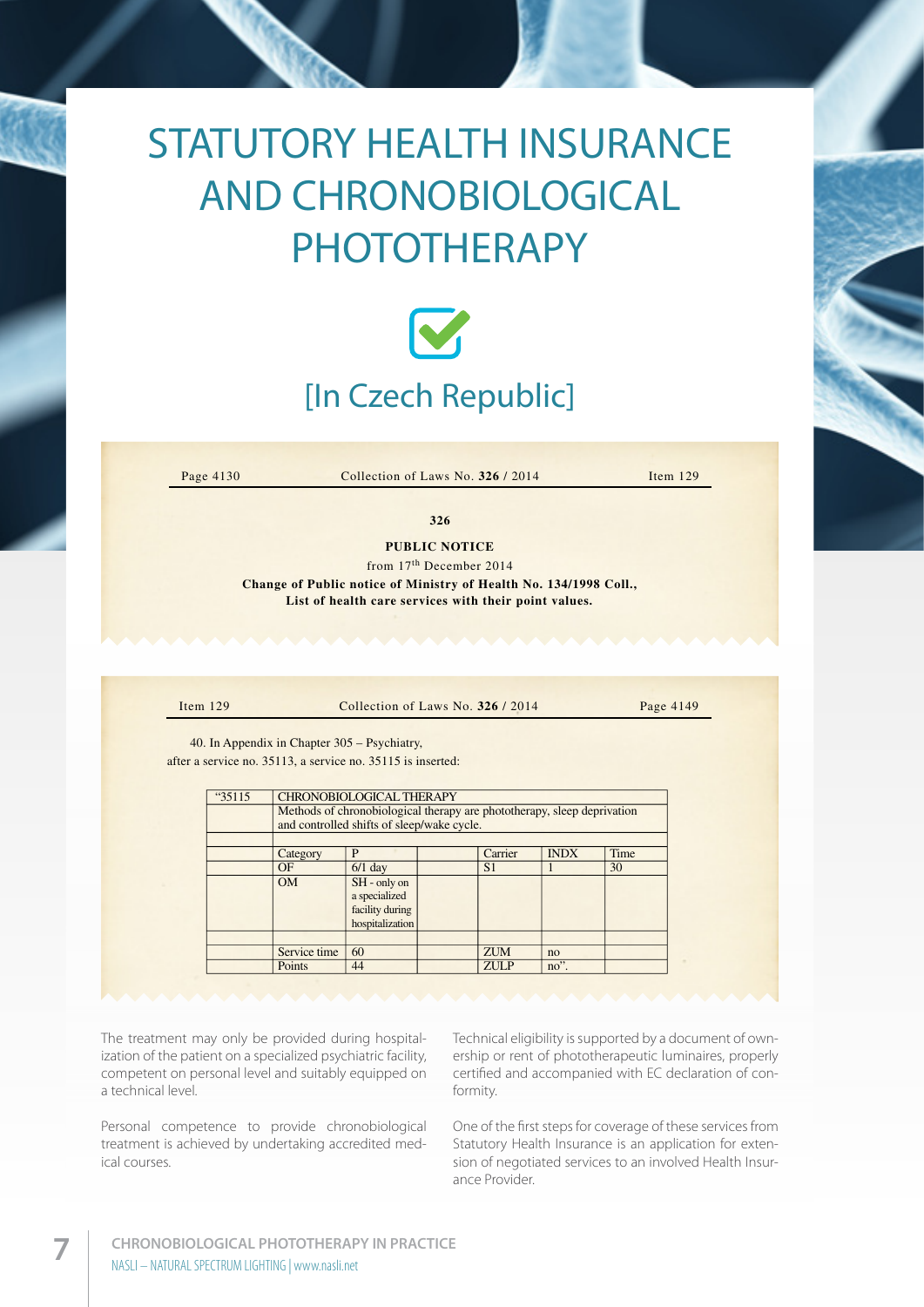# **EDUCATION** IN CHRONOBIOLOGICAL PHOTOTHERAPY

### FOR DOCTORS

#### The course is intended for psychiatrists

Qualifies the doctor to provide chronobiological treatment on specialized facilities

- > Chronobiological therapy
- > Phototherapy
- > Sleep deprivation
- > Controlled shifts of sleep/wake cycle

### FOR NURSES

#### The course is intended for nurses providing psychiatric services

The course prepares the nurses to new treatment method

- > Introduction to Chronobiology
- > Non-image forming effect of light and their use in treatment
- > Application of phototherapeutic luminaires

#### Course quarantee:

Pavel Doubek, MD, PhD.

Psychiatric clinic, Ke Karlovu 11 128 08 Prague 2 Czech Republic



Phone: +420 224 965 220 E-mail: doubekpavelmudr@seznam.cz

#### **Dates and applications:**

Please visit **www.chbft.cz/kurzy** for latest information (in Czech) Course organizer: Blue step spol. s r. o., Jinonická 80, 158 00 Prague 5, CZ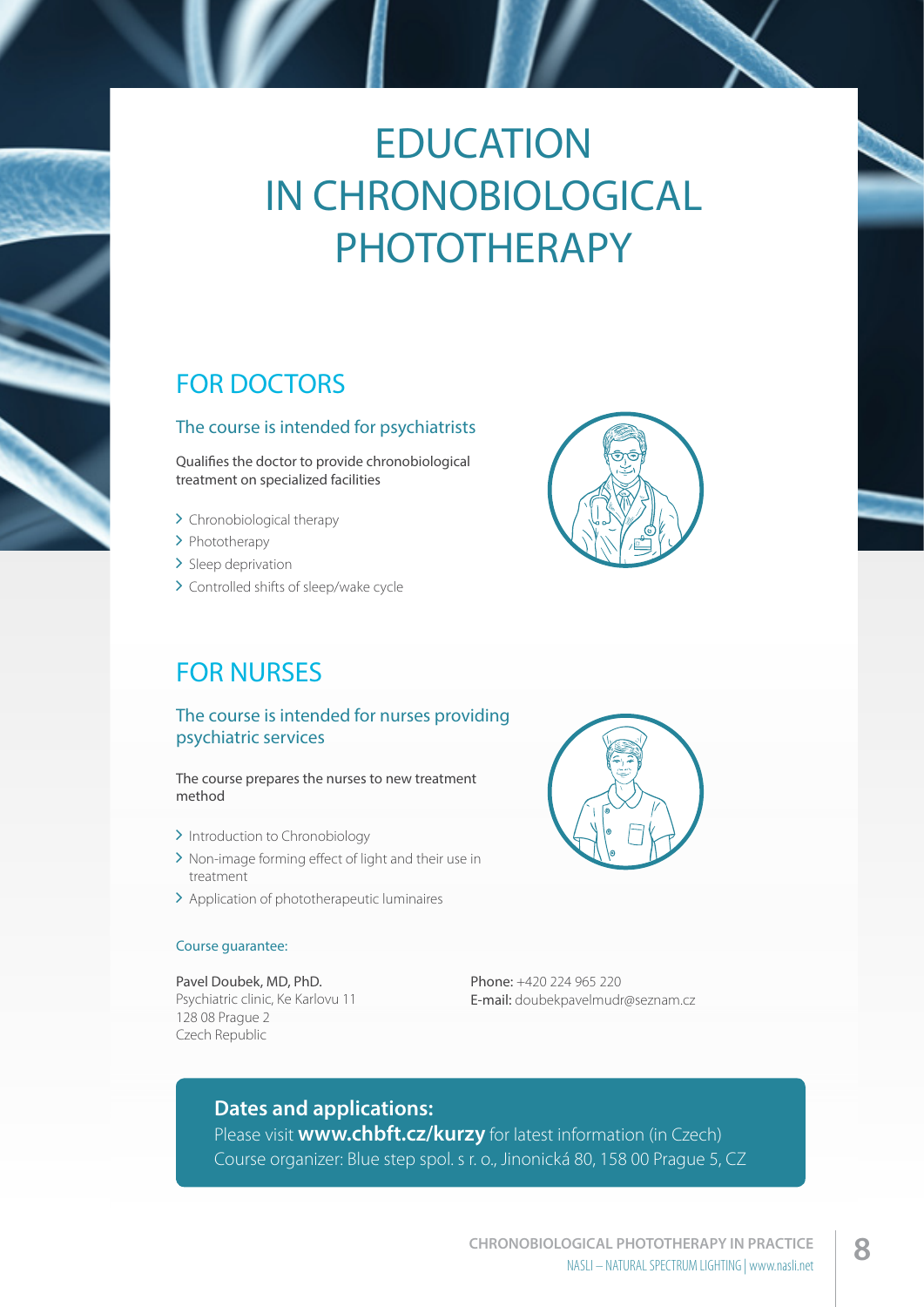# USED AND RECOMMENDED **LITERATURE**

Terman MR, Wirz-Justice *A. Chronotherapeutics for Affective Disorders: A Clinician's Manual for Light and Wake Therapy.* 2nd edition, Kager 2013. ISBN 978-3-318-02090-8.

Doubek P., Raboch J.: Chronobiological treatment of depressive episodes. *Psychiatrie* (17) 2013, Suppl. 2, 35–36.

Wirz-Justice, Anna. Chronobiology and psychiatry. *Sleep Medicine Reviews* (2007) 11, 423–427. ISSN: 1087-0792.

Psychiatric society ČLS JEP. Hollý, Martin, ed., Doubek, Pavel, ed. and Páv, Marek, ed. *The future of care for mentally ill – in connectedness.: proceedings of contributions of 10th gathering of Psychiatric society ČLS JEP with international attendance.* Brno: Tribun EU, 2014. 356 p. ISBN 978- 80-263-0702-0.

LAM, Raymond W. The Can-SAD Study: A Randomized Controlled Trial of the Effectiveness of Light Therapy and Fluoxetine in Patients With Winter Seasonal Affective Disorder. *Am J Psychiatry.* 2006, (163): 805–812. Available from: http://www.ncbi.nlm.nih.gov/pubmed/16648320 [cited 2015-11-01].

Illnerová, Helena. *Inner time within us.* Presentation. 2007. Institute of Physiology CAS. Available from: http://goo. gl/imTJWI [cited 2015-11-01].

VAN BOMMEL, W.J.M.; VAN DEN BELD, G.J. Lighting for work: a review of visual and biological effects. *Lighting Research and Technology.* December 2004, 36 , 4, p. 255– 266. ISSN 1477-1535. DOI:10.1191/1365782804li122oa.

FUKSA, Antonín. Light and the biological clock. *Světlo.*  2010, no. 6, p. 56–58. ISSN 1212-0812. Available in English from: http://goo.gl/VrAfIF [cited 2015-11-01].

DIN SPEC 67600. *Biologisch wirksame Beleuchtung – – Planungsempfehlungen*, 2013.

Public notice 326/2014, Collection of Laws, Czech Republic.

Benedetti, F. Chronotherapeutics to target the biological clock, heal depression and prevent suicide. Conference: European Neuropsychopharmacology 09/2015. DOI: 10.1016/S0924-977X(15)30084-5.

*We would like to thank to all the above authors as well to all unlisted who contributed to the development of chronobiology and circadian science that made phototherapy a powerful and recognized method of treatment.*

### **MONOGRAPH UNDER PREPARATION:**

**"Chronobiological treatment" see more at www.chbft.cz**

Marian Carpenter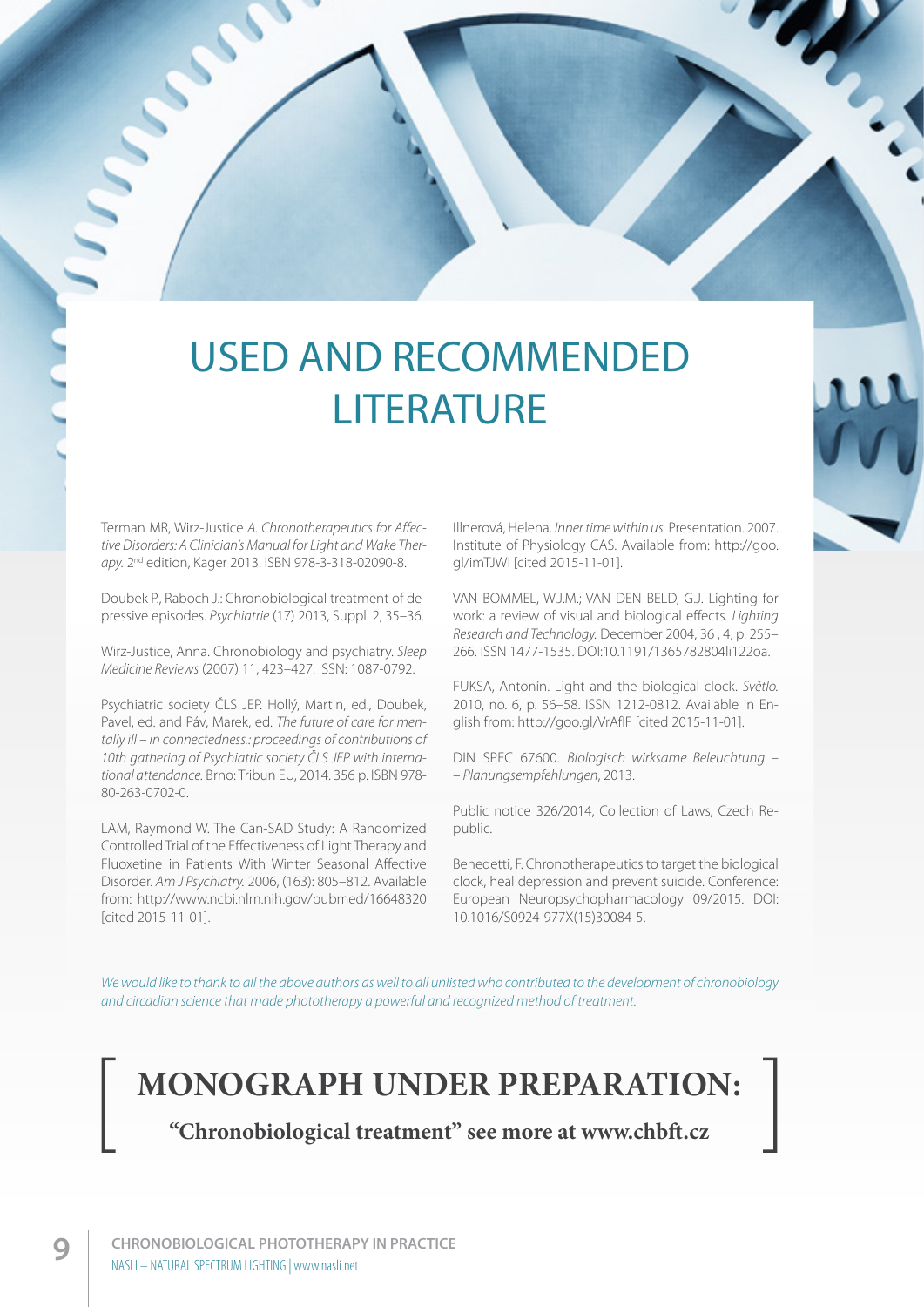### ABOUT US



NATURAL SPECTRUM LIGHTING

Research, development and production of full-spectrum lamps and luminaires has been our focus in NASLI since 2006. We introduce new findings from less-known areas to practice: non-image forming effects of light and reduction of electromagnetic trace of our devices. We offer authorized light-planning services to wide public. Our portfolio includes biodynamic lighting and programmable luminaire networks for special purposes. Dipl. Ing. Antonín Fuksa, a NASLI development engineer, co-operates closely with several experts and doctors including Mr. Pavel Doubek, MD, PhD., head of Laboratory of chronobiological treatment on Psychiatric clinic of First Faculty of Medicine, Charles University and General University Hospital in Prague.

**RANKA** 

#### Selected references

- > Psychiatric Clinic, 1. LF UK a VFN, Prague
- Alzheimercentrum Průhonice o.p.s.
- GEMINI Eye Clicnic a.s., Zlín, Průhonice
- D. C. M. Clinic, Hradec Králové
- > Sampling Centre Třebíč, detached facility of Transfusion & Tissue Department, FN Brno
- Veterinary clinic of Dr. Snášil, Brno